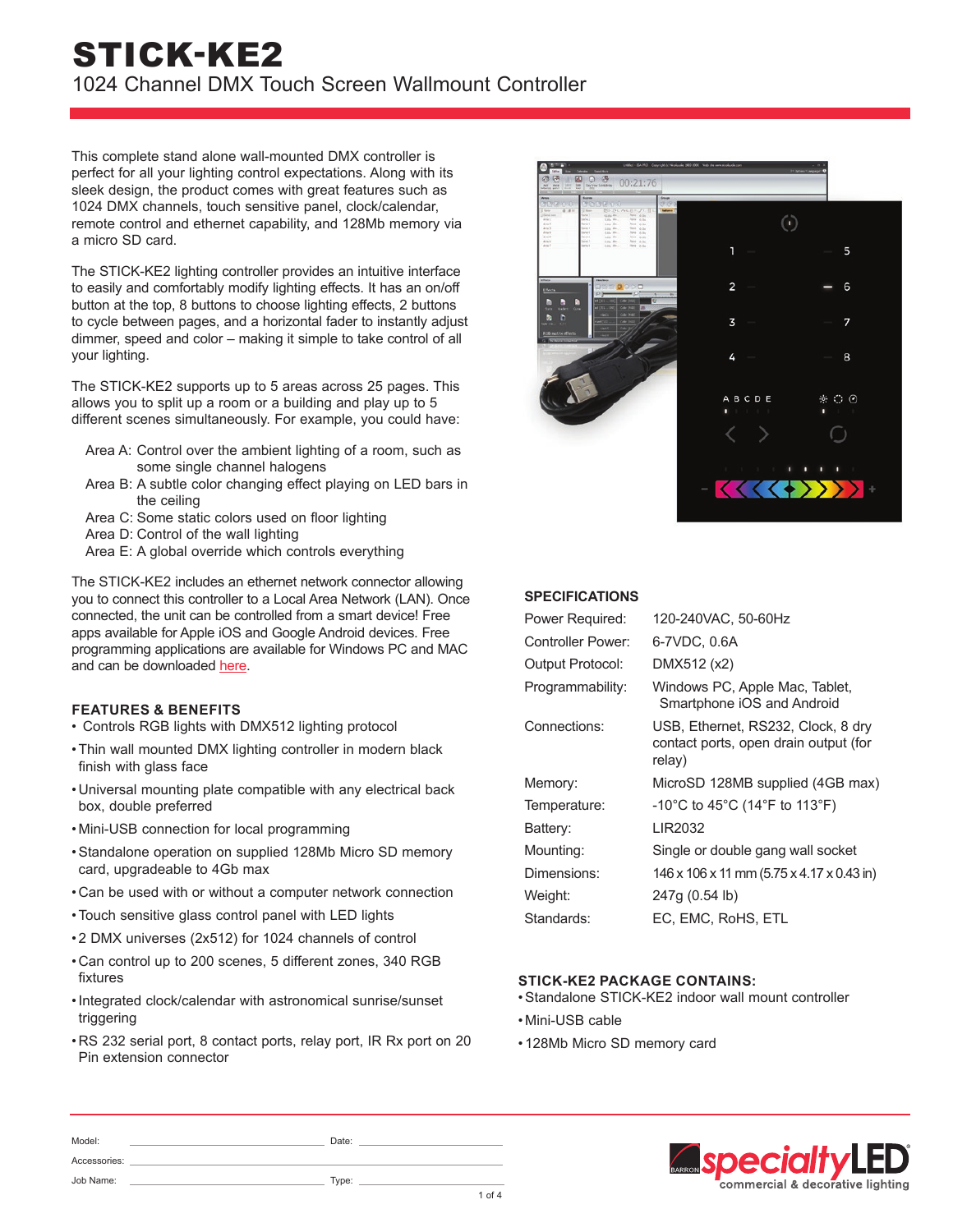# **ORDERING INFORMATION Example:** STICK-KE2

| <b>SKU</b>           | <b>Description</b>                                    |  |
|----------------------|-------------------------------------------------------|--|
| STICK-KE2            | DMX Touch Screen Controller                           |  |
| POWER4M <sup>1</sup> | 120-240VAC 50-60Hz Adapter Power Supply for STICK-KE2 |  |
|                      |                                                       |  |

## **Notes**

**<sup>1</sup>** Power adapter optional but highly recommended

Included connector accesses 512 universe 1, 20 pin extension ribbon connector or RJ45 connector required for second universe and access to port features





| <b>SPECIFICATIONS / CONNECTIONS</b> |                                                                                                                                    | Built-in<br><b>Features</b>                               | 5 Pin Connector<br>Screw-Terminal | <b>RJ45</b><br>Power + DMX<br><b>Female Port</b> | 20 Pin Extension<br>Connector<br>$(2x10 \text{ pins})$ |
|-------------------------------------|------------------------------------------------------------------------------------------------------------------------------------|-----------------------------------------------------------|-----------------------------------|--------------------------------------------------|--------------------------------------------------------|
| <b>Power Supply</b>                 | 6-7VDC 0.65A, Order POWER4M (sold separately)                                                                                      | Optional via<br>bottom MIni USB                           |                                   |                                                  |                                                        |
| DMX Output #1                       | First DMX universe, 512 channels DMX512 output                                                                                     | <b>Bottom DMX</b><br>indicator                            |                                   |                                                  |                                                        |
| DMX Output #2                       | Second DMX universe, 512 channels DMX512 output                                                                                    | <b>Bottom DMX</b><br>indicator                            |                                   |                                                  |                                                        |
| <b>USB</b>                          | USB 2.0 communication cable (supplied)                                                                                             | Optional via<br>bottom MIni USB                           |                                   |                                                  |                                                        |
| <b>Ethernet</b>                     | Network connection                                                                                                                 | RJ45 Female<br>Port                                       |                                   |                                                  |                                                        |
| <b>Ports 1 - 8</b>                  | Contact closure input ports                                                                                                        |                                                           |                                   |                                                  |                                                        |
| <b>User Interface</b>               | Touch sensitive glass face with 8 numeric touch selectors, 1 touch<br>fader with selector, page selector A-E and 28 LED indicators | <b>Touchpad LED</b><br>indicators                         |                                   |                                                  |                                                        |
| <b>SDCARD</b>                       | MicroSD card for program memory use (supplied)                                                                                     | Bottom micro SD<br>port with data<br><b>LED</b> indicator |                                   |                                                  |                                                        |
| <b>RESET</b>                        | Push button for reset operation                                                                                                    | Bottom reset<br>button                                    |                                   |                                                  |                                                        |
| <b>RS232</b>                        | RS232 Serial communication for external synchronization                                                                            |                                                           |                                   |                                                  |                                                        |
| <b>Output Relay</b>                 | Automatic stand by 5V signal                                                                                                       |                                                           |                                   |                                                  |                                                        |
| <b>Clock</b>                        | Real time clock and calendar, sunrise/sunset astronomical triggering                                                               | ●                                                         |                                   |                                                  |                                                        |



*7885 North Glen Harbor Blvd Glendale, Arizona 85307 800.533.3948 barronltg.com*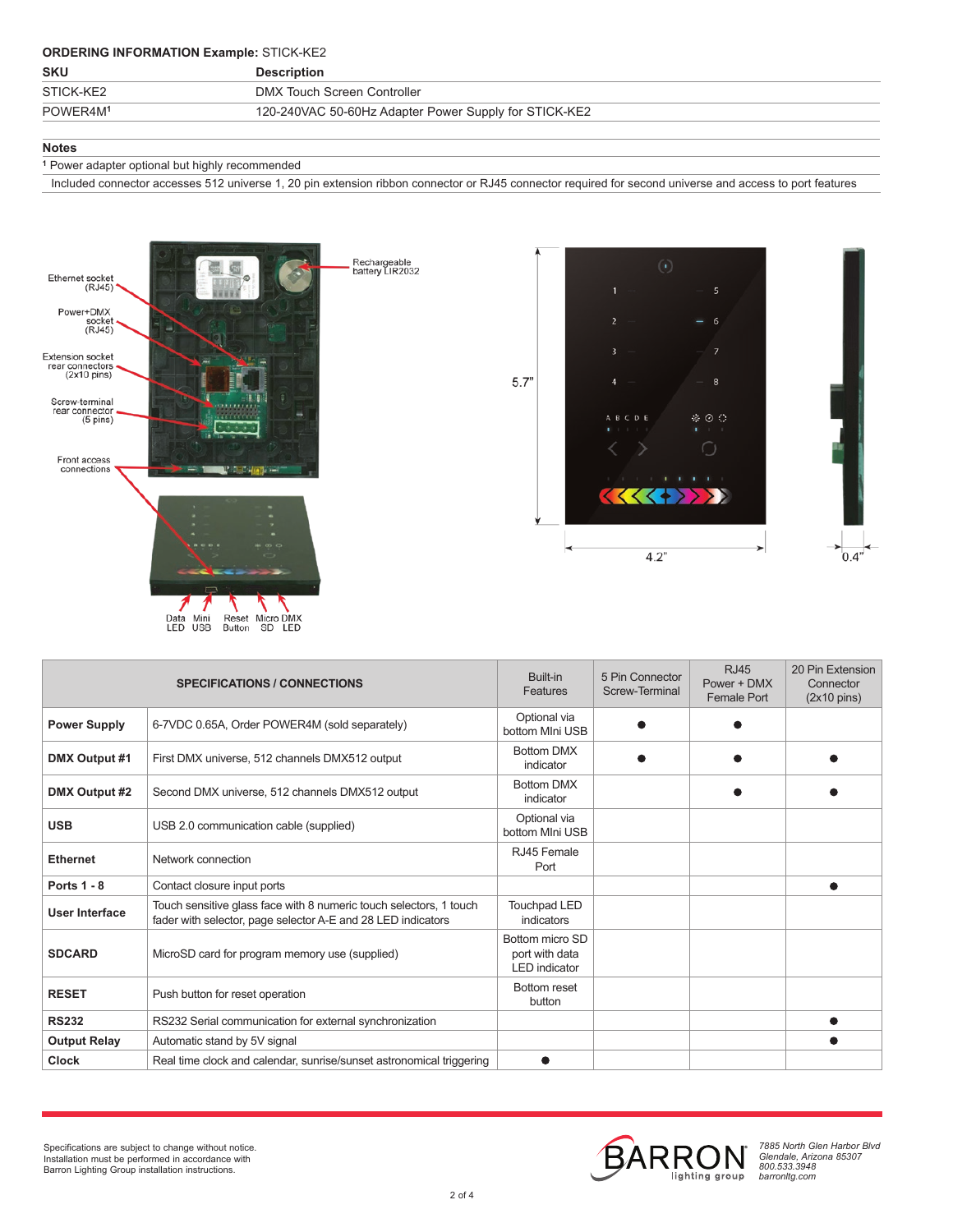#### **POWER4M Adapter Power Supply for STICK-KE2 Controller**

#### **Specifications:**

Input Voltage: 100-240VAC<br>Input Frequency: 50/60Hz Input Frequency: 50/60<br>Output Voltage: 6VDC Output Voltage: 6VD<br>Output Power: 6A Output Power:



# **STICK-KE2 Installation**

- 1. Locate a double J-box in the desired wall location with power, ethernet, DMX and any other optional connections inside.
- 2. Connect 6VDC adapter power supply to the supplied 5 pin connector, make sure polarity is correct. The adapter can fit inside the electrical box. Or connect 6VDC power to the RJ45 DMX port. Or optionally use the Mini USB connection for controller power.
- 3. Connect your DMX1 to the supplied 5 Pin connector. For maximum DMX1 and DMX2 capability use the RJ45 DMX connection or a 20 Pin expansion connnector to access all controller features.
- 4. Optional: Connect to ethernet by plugging your network cable into the RJ45 ethernet port.
- 5. Mount control Panel to the backplate and secure with bottom screw.

# **DMX DMX** Power **DMX** DC+ Ground Ground

**Method 1** 5 Pin connector power plus DMX1 ethernet RJ45 connection



**Method 2** RJ45 Connection for power plus DMX1 & DMX2 also showing RJ45 ethernet connection



#### **Method 3**

20 Pin extension connector using ribbon cable



Compatible header connectors: WURTH ELEKTRONIK ref: 61301021121 MOLEX ref: 10-89-7202 TE Connectivity ref: 1-87227-0 FCI ref: 77313-101-20LF HARWIN ref: M20-9981046 SAMTEC ref: TSW-110-xx-T-D FARNELL ref: 1841232 RS ref: 763-6754 673-7534 251-8165 MOUSER ref: 538-10-89-7202 DIGIKEY ref: WM26820-ND

\* VIN pin 20 is not protected and should not be used

Specifications are subject to change without notice. Installation must be performed in accordance with Barron Lighting Group installation instructions.



 $\frac{5}{2}$ 

PORT1

*7885 North Glen Harbor Blvd Glendale, Arizona 85307 800.533.3948 barronltg.com*